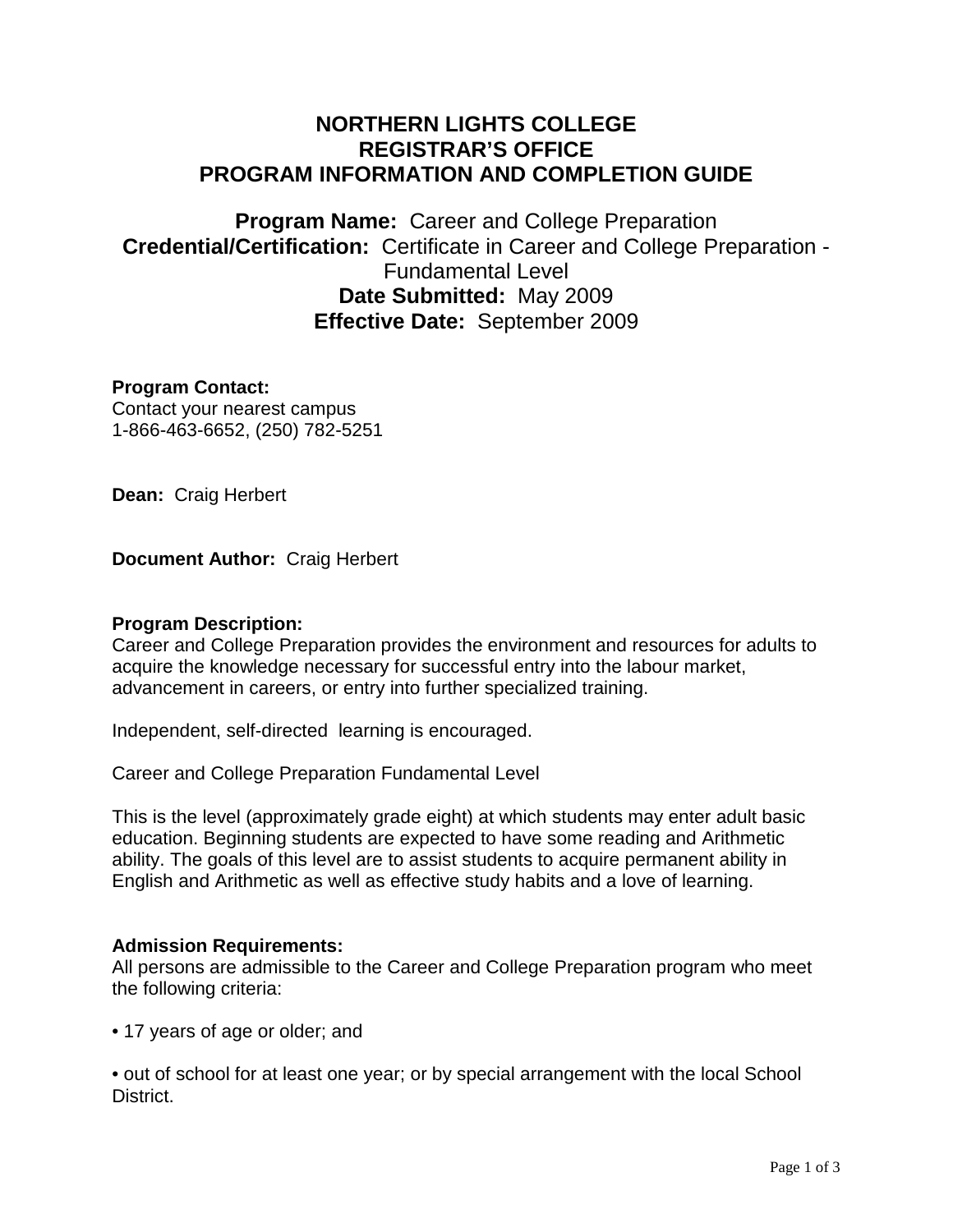Note: Those aged 18 or older can enter Career and College Preparation without meeting the out-of-school requirement.

In order to be placed in the most appropriate Career and College Preparation program level the student should provide a secondary school transcript. As well, the student will undergo informal placement assesment(s) as determined on each campus.

**Length of Program:** (weeks and total hours) 300 hours (24 weeks) Hours may be reduced based on entrance placement.

**Program Intake:** (start/finish dates) September - June (continuous intake)

**Available Seats:** Varies by campus

**Application Deadline:** One week prior to course start (most campuses accept learners on a continuous intake basis)

**Career Prospects:** 

# **Affiliations/Partnerships:** None

**Location:** Chetwynd, Dawson Creek, Dease Lake, Fort Nelson, Fort St. John, Tumbler **Ridge** 

**Additional Requirements/Supplies:** (fees, supplies, materials) **Textbooks** 

Student fees, lab fees (if applicable), application fee (if applicable)

## **Eligibility for Canada Student Loans:** (Yes or No) No

#### **Required Minimum Grade:** (overall and/or minimum within a course) English Courses - Mastery Math Courses - D (50%)